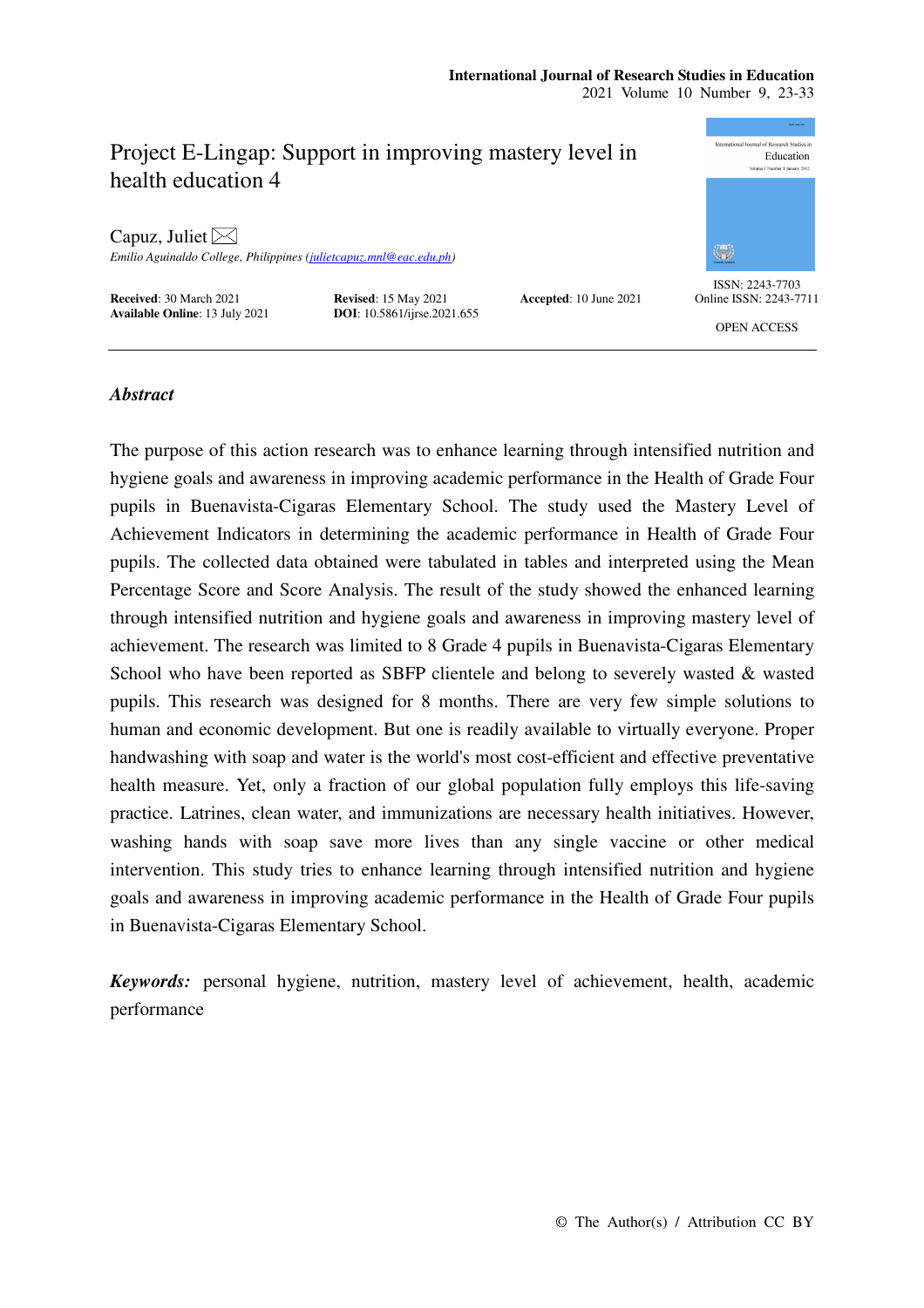# **Project E-Lingap: Support in improving mastery level in health education 4**

#### **1. Introduction**

Numerous factors are known to affect the academic performance of students. These include prenatal conditions, birth conditions, postnatal events, nutritional, socio-economic factors, and environmental factors. Personal hygiene helps keep your immune system from being overwhelmed by the on-slot of germs. Skin is an important part of the immune system for it acts as a barrier between germs and your body. Skin is tough and generally impermeable to bacteria and viruses. On the other hand, germs can enter our bodies through other areas that are susceptible to bacteria such as our nose, mouth, eyes, or a break in the skin. Common sense and following good personal hygiene will limit the possibility of these germs finding a way into your body. Eating healthy balanced meals is especially important to a person who is recovering from an illness.

#### *1.1 Personal hygiene*

According to Lindsay Dingwall (2010) that meeting the hygiene needs of patients is a fundamental aspect of nursing care. This practical and introductory guide outlines and emphasizes the nursing skills required to meet the essential personal hygiene care needs of patients in various healthcare settings. It explores care of the eyes, ears, mouth, nails, and hair, and provides evidence-based rationales for each procedure. Methods of washing the patient are discussed, and bed-making and patient positioning is explored. Each chapter provides the necessary anatomy and physiology, as well as common conditions, safety issues, privacy and dignity, cultural and religious considerations, and infection control issues. Special Feature identifies the theoretical base underpinning clinical procedures Provides a research and evidence base for nursing practice Equips registered and non-registered staff with the knowledge to car

Good hygiene is an important barrier to many infectious diseases, including fecal-oral diseases, and it promotes better health and well-being. To achieve the greatest health benefits, improvements in hygiene should be made concurrently with improvements in the water supply and sanitation, and be integrated with other interventions, such as improving nutrition and increasing incomes. The next sections discuss how to improve personal and community hygiene practices that help to prevent the spread of fecal-oral diseases. If wastewater is not disposed of effectively it can serve as a breeding ground for mosquitoes. People may also slip and fall in muddy puddles, and children may play in them and risk waterborne illness. Personal and domestic hygiene and handwashing. Proper handwashing is one of the most effective ways of preventing the spread of diarrheal diseases. Pathogens cannot be seen on hands, and water alone is not always sufficient to remove them. Soap and wood ash are both cleansing and disinfecting agents when used with water and can be used to kill pathogens on hands and utensils. The most important times that hands should be washed with soap and water are • After defecating. • After cleaning a child who has defecated. • Before eating or handling food.

Leibler et al. (2017) stated that persons experiencing homelessness in the United States experience significant barriers to self-care and personal hygiene, including limited access to clean showers, laundry, and handwashing facilities. While the obstacles to personal hygiene associated with homelessness may increase the risk of infectious disease, hygiene-related behaviors among people experiencing homelessness have received limited attention. We conducted a cross-sectional study of individuals experiencing homelessness in Boston, MA  $(n = 194)$  to identify hygiene-related self-care practices and risk factors for reduced hygiene in this population. Most participants (72%) reported taking a daily shower. More than 60% reported handwashing with soap five or more times each day, and the use of hand sanitizer was widespread (89% reported using sanitizer in the last week). A majority (86%) used a laundromat or laundry machine to wash clothing, while 14% reported washing clothing in the sink. Heavy drinking, injection drug use, and sleeping outdoors were identified as significant risk factors for reduced hygiene practices. People experiencing homelessness who also engage in these activities may be among the most difficult to reach for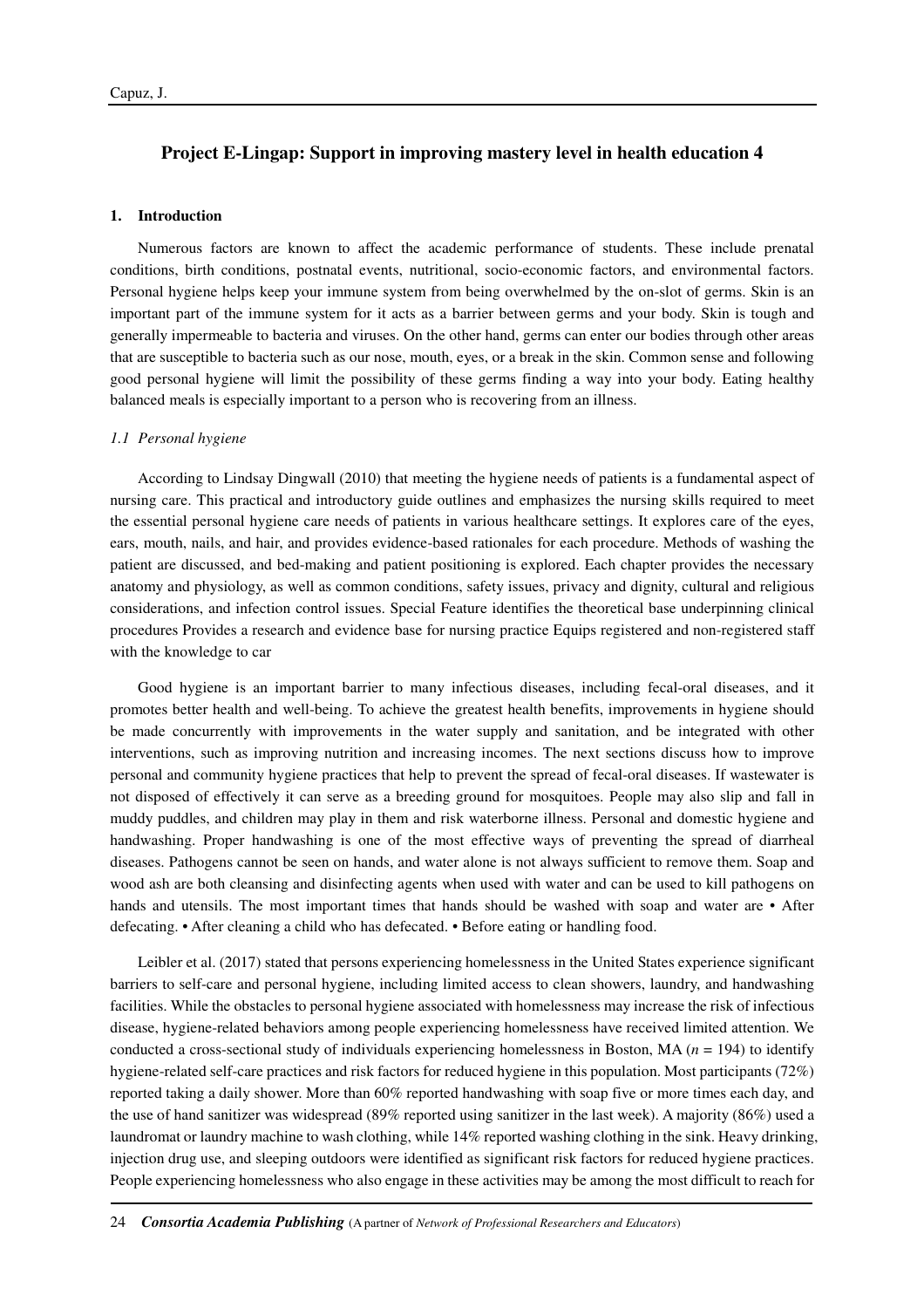intervention, yet targeted efforts may decrease illness risk associated with reduced hygiene. Housed friends and family play a critical role in assisting homeless individuals to maintain hygiene by providing showers and laundry facilities.

It is thought that good hygiene habits, such as avoiding the use of other people's items may help in the reduction of communicable diseases. Handwashing compliance is a recognized tool in terms of quality and care in various countries around the world. Still, the infection rate is high in many parts of the world, even though hygiene education and health resources are available, so the problem arises from personal practice and behavior in the community. Hand hygiene also plays a role in minimizing acute respiratory infections. The majority of influenza-like illness (ILI) is caused by many different agents that are not clinically distinguishable from one another. A variable proportion of ILI (7 to 15% on average) is caused by influenza viruses and is known as influenza. Seasonal influenza has been estimated to cause 90 million new acute respiratory infection cases worldwide among young children in 2008, and 19,244 disability-adjusted life years lost across all age groups.

Vaccination against influenza is the primary way to reduce the substantial health burden that seasonal influenza causes, and is the primary tool to prevent influenza infection. A study during the H1N1 epidemic assessed the knowledge and attitudes of the Saudi public reported that 38.3% of participants were not convinced about the truth of published reports about this illness. Of those participants, 16.1% reported receiving information from health providers about influenza-related guidelines. Another study during the same epidemic confirmed the need for prevention strategies, including immunization and improved personal hygiene in the Saudi population.

In the study conducted by Abdulrahman et al. (2019) that the hygiene habits of young people may be motivated by perceptions of socially acceptable behavior rather than by scientific knowledge. Disease intervention studies suggest that the risk of infectious intestinal disease can be reduced by up to 31% through hand hygiene. Several studies have reported an association between improvements in hand hygiene and reductions in rates of intestinal parasitic diseases. However, only some have addressed the link between personal hygiene, influenza vaccine, and the frequency of influenza-like illness. The current study aims to find the association between personal hygiene habits and the frequency of influenza-like illness.

#### *1.2 Nutrition*

The typical Filipino diet mainly consists of rice, fish, and vegetables, with rice being the greatest source of calories. The consumption of maize, starchy roots, and tubers as rice substitutes or supplements, and vegetables and fruits has generally declined, while the consumption of fats, oils, and meats has increased. Stunting is the most prevalent form of malnutrition among Filipinos. Vitamin A Deficiency, Iodine Deficiency Disorder, and Iron Deficiency Anemia remain public health problems for children and pregnant and lactating women. The link between nutrition and agriculture in the Philippines has focused on leveraging agriculture to improve nutrition. The programs that had been initiated by the government, NGO/CSO, or private sector were conceptualized and implemented before the elements of a nutrition-sensitive agriculture framework were identified. These programs were implemented to address food production and the nutritional needs of individuals, families, and communities only about nutrition security. Many of these programs have been successful as they implemented best practices that could be applied to forge a superior approach that optimizes the agriculture-nutrition nexus.

This study identified these best practices or elements of success. The elements that have been noted as reasons for the success of some of these programs are: the presence of strong political will and enabling policy environment; forging of new forms of partnerships, strategic collaboration, sound coordination, and structures; exploiting the best that science and technology could offer; democratizing community participation; strong capacity-building component and access to reliable technical expertise; knowledge and sensitivity to local cultures, beliefs, and practices; professionalized promotion and 'messaging'; use of catchy terms for easy recall; availability of sustainable funding; use of the life cycle approach in nutrition; holistic community nutrition perspective; practice and promotion of biodiversity-based agricultural production system; and control of the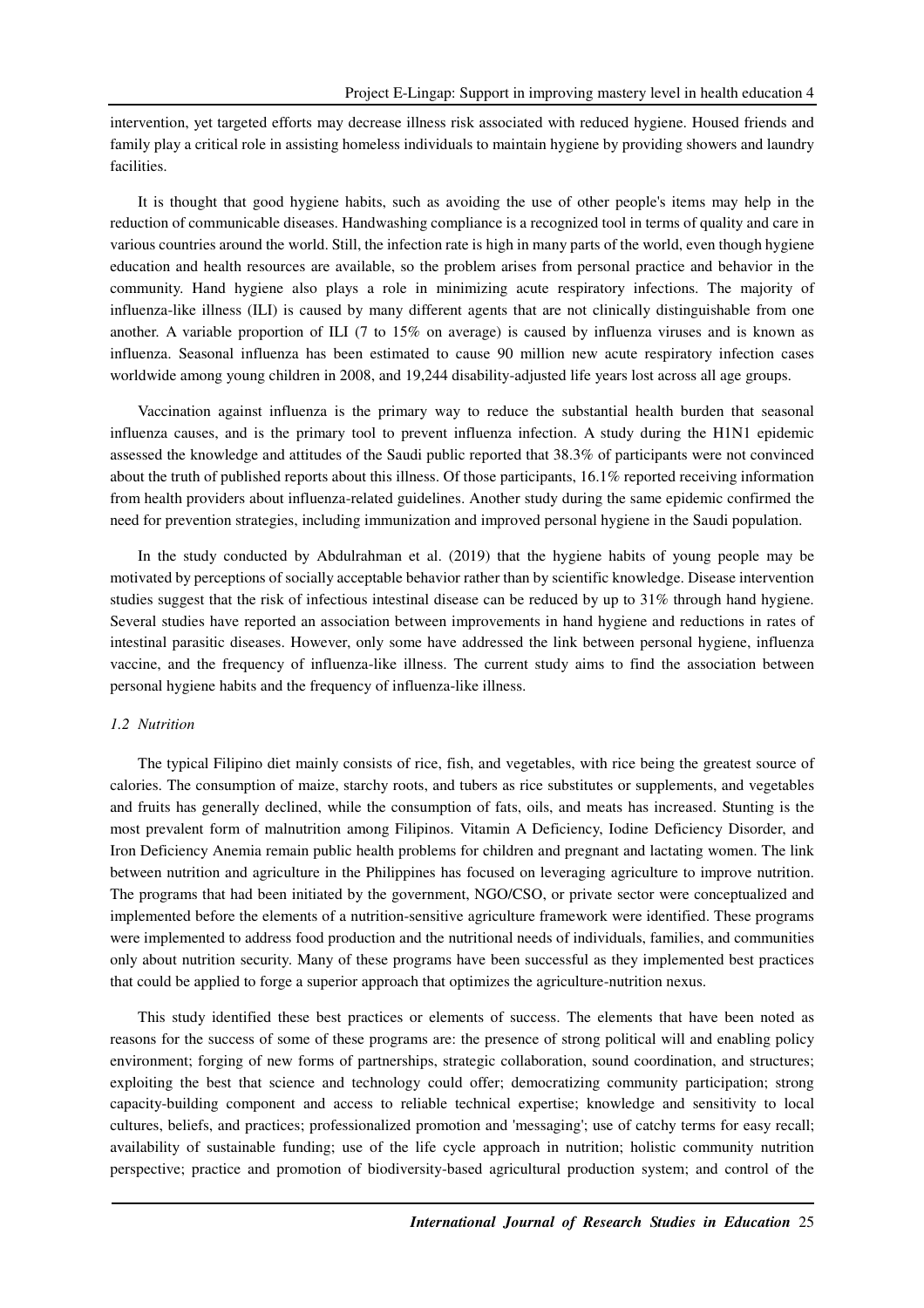means of production.

According to Jeukendrup (2017) that it is becoming increasingly clear that adaptations, initiated by exercise, can be amplified or reduced by nutrition. Various methods have been discussed to optimize training adaptations and some of these methods have been subject to extensive study. To date, most methods have focused on skeletal muscle, but it is important to note that training effects also include adaptations in other tissues (e.g., brain, vasculature), improvements in the absorptive capacity of the intestine, increases in tolerance to dehydration, and other effects that have received less attention in the literature. The purpose of this review is to define the concept of periodized nutrition (also referred to as nutritional training) and summarize the wide variety of methods available to athletes. The reader is referred to several other recent review articles that have discussed aspects of periodized nutrition in much more detail with primarily a focus on adaptations in the muscle.

The purpose of this review is not to discuss the literature in great detail but to clearly define the concept and to give a complete overview of the methods available, with an emphasis on adaptations that are not in the muscle. Whilst there is good evidence for some methods, other proposed methods are mere theories that remain to be tested. 'Periodized nutrition' refers to the strategic combined use of exercise training and nutrition, or nutrition only, with the overall aim to obtain adaptations that support exercise performance. The term nutritional training is sometimes used to describe the same methods and these terms can be used interchangeably. In this review, an overview is given of some of the most common methods of periodized nutrition including 'training low' and 'training high', and training with low- and high-carbohydrate availability, respectively. 'Training low' in particular has received considerable attention and several variations of 'train low' have been proposed. 'Training low' studies have generally shown beneficial effects in terms of signaling and transcription, but to date, few studies have been able to show any effects on performance.

In addition to 'train low' and 'train high', methods have been developed to 'train the gut', train hypo hydrated (to reduce the negative effects of dehydration), and train with various supplements that may increase the training adaptations longer term. Which of these methods should be used depends on the specific goals of the individual and there is no method (or diet) that will address all needs of an individual in all situations? Therefore, appropriate practical application lies in the optimal combination of different nutritional training methods. Some of these methods have already found their way into the training practices of athletes, even though evidence for their efficacy is sometimes scarce at best. Many pragmatic questions remain unanswered and another goal of this review is to identify some of the remaining questions that may have great practical relevance and should be the focus of future research.

#### *1.3 Mastery level of achievement*

Mastery learning is an instructional approach in which educational progress is based on demonstrated performance, not curricular time. Learners practice and retest repeatedly until they reach a designated mastery level; the final level of achievement is the same for all, although time to mastery may vary. Given the unique properties of mastery learning assessments, a thoughtful approach to establishing the performance levels and metrics that determine when a learner has demonstrated mastery is essential. Standard-setting procedures require modification when used for mastery learning settings in health care, particularly regarding the use of evidence-based performance data, the determination of appropriate benchmark or comparison groups, and consideration of patient safety consequences. Information about learner outcomes and past performance data of learners successful at the subsequent level of training can be more helpful than traditional information about test performance of past examinees. The marginally competent "borderline student" or "borderline group" referenced in traditional item-based and examinee-based procedures will generally need to be redefined in mastery settings. Patient safety considerations support conjunctive standards for key knowledge and skill subdomains and for items that have an impact on clinical outcomes.

Finally, traditional psychometric indices used to evaluate the quality of standards do not necessarily reflect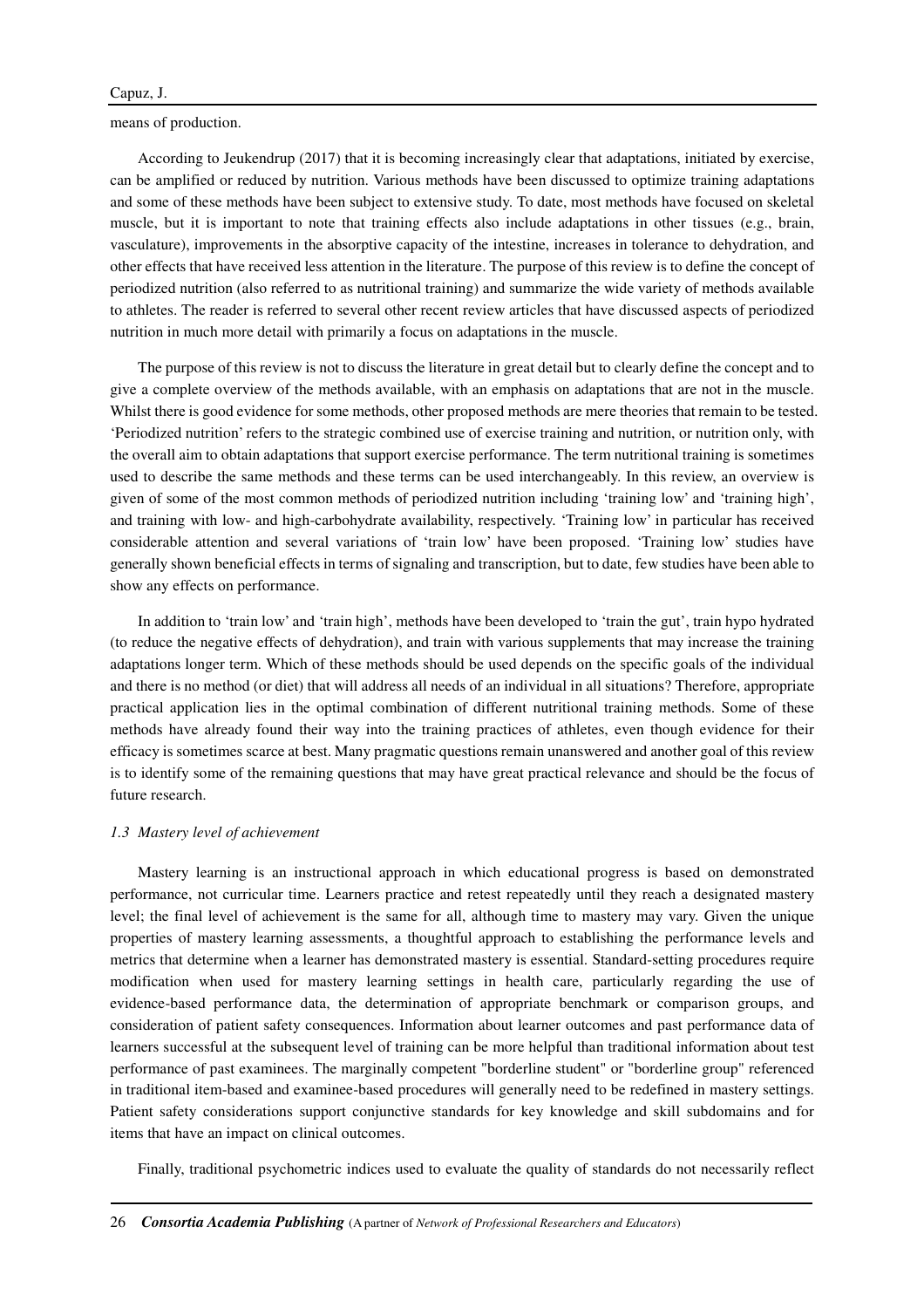critical measurement properties of mastery assessments. Mastery learning and testing are essential to the achievement and assessment of entrusting able professional activities and residency milestones. With careful attention, sound mastery standard-setting procedures can provide an essential step toward improving the effectiveness of health professions education, patient safety, and patient care.

Although several studies have investigated the roles of teaching practices during the learning process of students, the role of school learned helplessness (LH) and mastery orientation (MO) has not been deeply examined. The present study aimed to verify the dynamics between academic achievement and the perception of the students of their teacher's psychological control and autonomy support by examining the mediating role of school LH and MO. Results confirmed that perceived teacher psychological control can predict school LH, whereas perceived teacher autonomy support can predict school MO. Additionally, academic achievement was positively predicted by school MO, whereas it was negatively predicted by school LH. Finally, analyses have shown that school LH and MO play a mediating role in the relationship between academic achievement and the perceived teacher autonomy support and psychological control. Limitations and implications are discussed.

#### *1.4 Water, sanitation, and hygiene*

There is scarce research and programmatic evidence on the effect of poor water, sanitation, and hygiene (WASH) conditions of the physical environment on early child cognitive, sensorimotor, and socioemotional development. Furthermore, many common WASH interventions are not specifically designed to protect babies in the first 3 years of life, when gut health and linear growth are established. We review the evidence linking WASH, anemia, and child growth, and highlight pathways through which WASH may affect early child development, primarily through inflammation, stunting, and anemia. Environmental enteropathy, a prevalent subclinical condition of the gut, maybe a key mediating pathway linking poor hygiene to developmental deficits. Current early child development research and programs lack evidence-based interventions to provide a clean play and infant feeding environment in addition to established priorities of nutrition, stimulation, and child protection. Solutions to this problem will require appropriate behavior change and technologies that are adapted to the social and physical context and conducive to infant play and socialization. We propose the concept of baby WASH as an additional component of early childhood development programs.

McMichael (2019) conducted a study which states that many schools in low-income countries have inadequate access to water facilities, sanitation, and hygiene promotion. A systematic review of the literature was carried out that aimed to identify and analyze the impact of water, sanitation, and hygiene interventions (WASH) in schools in low-income countries. Published peer-reviewed literature was systematically screened during March to June 2018 using the databases PubMed, Embase, Web of Science, the Cochrane Library, Science Direct, and Google Scholar. There were no publication date restrictions. Thirty-eight peer-reviewed papers were identified that met the inclusion criteria. The papers were analyzed in groups, based on four categories of reported outcomes: (i) reduction of diarrhoeal disease and other hygiene-related diseases in school students; (ii) improved WASH knowledge, attitudes, and hygiene behaviors among students; (iii) reduced disease burden and improved hygiene behaviors in students' households and communities; (iv) improved student enrolment and attendance. The typically unmeasured and unreported 'output' and/or 'exposure' of program fidelity and adherence was also examined.

Several studies provide evidence of positive disease-related outcomes among students, yet other assessments did not find statistically significant differences in health or indicated that outcomes are dependent on the nature and context of interventions. Thirteen studies provide evidence of changes in WASH knowledge, attitudes, and behaviors, such as hand-washing with soap. Further research is required to understand whether and how school-based WASH interventions might improve hygiene habits and health among wider families and community members. Evidence of the impact of school-based WASH programs in reducing student absence from school was mixed. Ensuring access to safe and sufficient water and sanitation and hygiene promotion in schools has great potential to improve health and education and to contribute to inclusion and equity, yet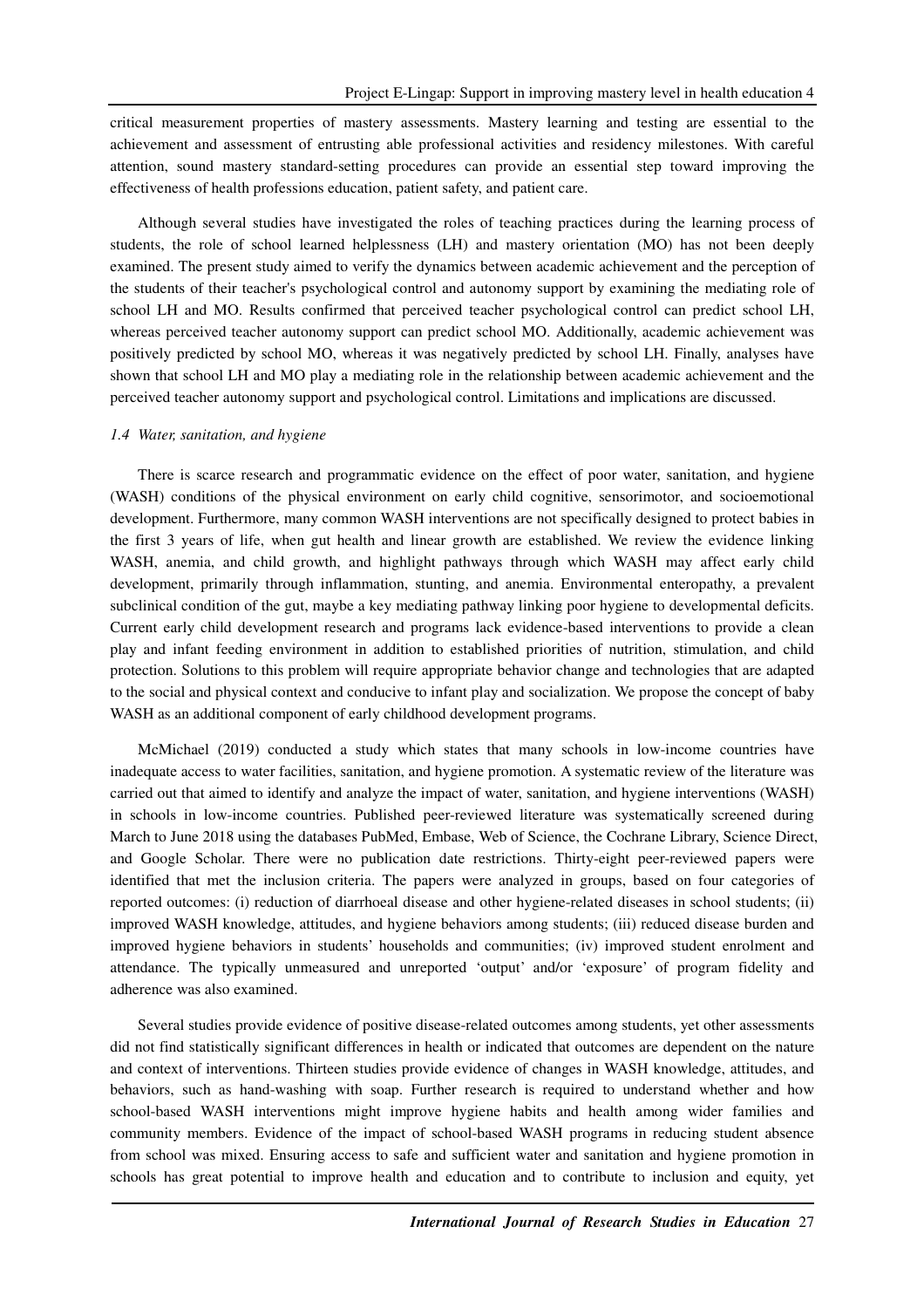delivering school-based WASH intervention does not guarantee good outcomes. While further rigorous research will be of value, political will and effective interventions with high program fidelity are also key.

#### *1.5 Intensified nutrition*

According to Patwari (2013) Reduction in prevalence of underweight children (under five years of age) has been included as an indicator for one of the targets to eradicate extreme poverty and hunger (Goal 1) of the Millennium Development Goals (MDGs). The most recent MDG report of 2012 indicates that the target of reducing extreme poverty by half has been reached five years ahead of the 2015 deadline but close to one-third of children in Southern Asia were underweight.

According to Bürger et al. (1993) Malnutrition and cachexia are characteristic symptoms of the human immunodeficiency virus (HIV)-1 infection and AIDS. To identify risk situations that might affect nutritional behavior and status and to evaluate the therapeutic effect of an intensified oral nutritional intervention, we analyzed 81 consecutively treated homosexual HIV-infected outpatients with malnutrition retrospectively and could follow the outcome of a nutritional intervention prospectively in 54 of them. Nutritional therapy was ineffective for only 5 of the 54 patients; constant weight loss could be stopped in 31 of the patients, and 18 patients could even gain weight. We suggest intensified oral nutritional intervention should be an integral part of the treatment of HIV-infected patients to prevent or treat malnutrition.

#### *1.6 Hygiene goals*

According to Ruel et al. (2013), acceleration of progress in nutrition will require effective, large-scale nutrition-sensitive programs that address key underlying determinants of nutrition and enhance the coverage and effectiveness of nutrition-specific interventions. We reviewed the evidence of nutritional effects of programs in four sectors—agriculture, social safety nets, early child development, and schooling. The need for investments to boost agricultural production, keep prices low, and increase incomes is undisputable; targeted agricultural programs can complement these investments by supporting livelihoods, enhancing access to diverse diets in poor populations, and fostering women's empowerment. However, evidence of the nutritional effect of agricultural programs is inconclusive—except for vitamin A from biofortification of orange sweet potatoes—largely because of poor quality evaluations. Social safety nets currently provide cash or food transfers to a billion poor people and victims of shocks. Individual studies show some effects on younger children exposed for longer durations, but weaknesses in nutrition goals and actions, and poor service quality probably explain the scarcity of overall nutritional benefits.

Combined early child development and nutrition interventions show promising additive or synergistic effects on child development—and in some cases, nutrition—and could lead to substantial gains in cost, efficiency, and effectiveness, but these programs have yet to be tested at scale. Parental schooling is strongly associated with child nutrition, and the effectiveness of emerging school nutrition education programs needs to be tested. Many of the programs reviewed were not originally designed to improve nutrition yet have great potential to do so. Ways to enhance programmed nutrition sensitivity include: improve targeting; use conditions to stimulate participation; strengthen nutrition goals and actions; and optimize women's nutrition, time, physical and mental health, and empowerment. Nutrition-sensitive programs can help scale up nutrition-specific interventions and create a stimulating environment in which young children can grow and develop to their full potential.

#### *1.7 Significance of the study*

This study hopes to contribute to improvement of mastery level in Health Education. It is hoped that the study findings will be useful to the policymakers, district supervisors, school administrators, teachers, and students.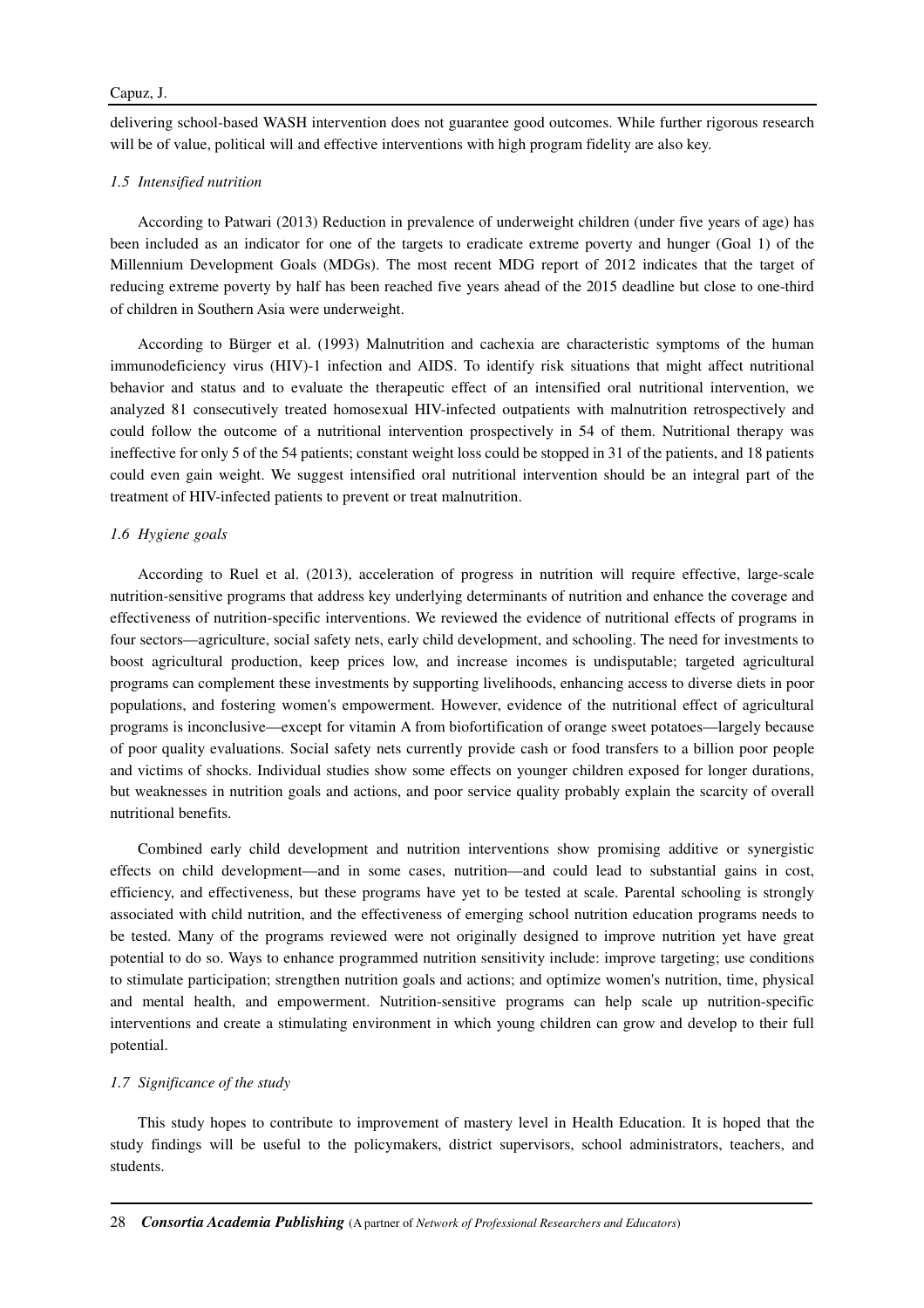*Pupils* - As the direct recipients of the school, the result may give them the direction and a chance for greater involvement and wellness. Further, it can give them opportunities to get a positive impact on their academic achievement and the increasing of their competence. The self-learning tendencies toward course material taught by self-learning.

*Teachers* - The teachers will benefit from the findings of the study since they will become part of the study where it will increase their knowledge about the approach being used in the current curriculum they use. It may also provide them a chance to contribute for the increase in the level of performance of their students in Health Education.

*School Administrators -* This study may help the heads of the educational institution to identify factors that may contribute to the improvement of school and student performance in Health Education.

*DepED Officials -* The results of the study will provide DepED officials with sound bases in planning for the trainings needed by health education teachers with the use of the enhance learning through intensified nutrition and hygiene goals and awareness in improving academic performance.

*Educational Planners -* The educational planners may benefit from this study because they can use the results as a basis in determining the aspect of teaching and learning area for development.

*Policy Makers - In making educational policies it is necessary that they have support to justify the existence of* policies of the Department of Education. In connection with school management, they need to consider that the responsibilities associated with improved learning outcomes should be given emphasis.

*Future Researchers -* This study may provide other researchers with information on contributing factors to the advantages and disadvantages in the use of Enhance Learning through Intensified Nutrition and Hygiene Goals and awareness in improving Academic Performance in Health 4 that can affect the academic standing of the students.

## **2. Methodology**

#### *2.1 Action research questions*

To investigate how pupils enhanced learning through intensified nutrition and hygiene goals in improving master level in Health 4. Specifically, answers to the following questions will be sought: *How do intensified nutrition and hygiene goals awareness can help to improve the level of mastery in Health Education?* This study aims to investigate how pupils enhanced learning through intensified nutrition and hygiene goals in improving mastery level in Health 4. Intensified nutrition and hygiene goals, localized/ indigenized instructional materials are important to support for the learners who are nutritionally at risk and have a low mastery level of achievement in Health. By continuously supported by the program of the Department of Education with the cooperation of the school.



*International Journal of Research Studies in Education* 29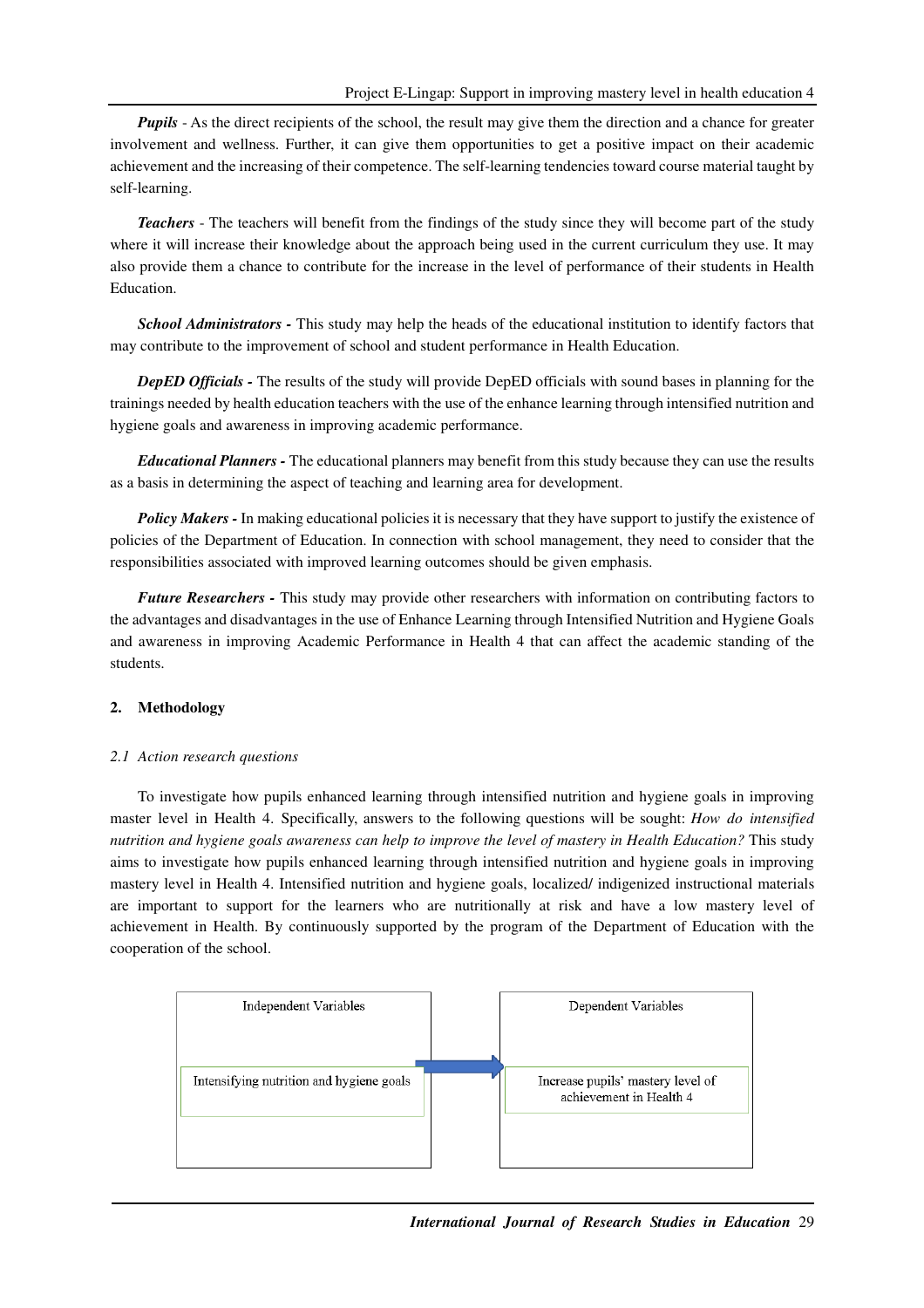#### Capuz, J.

The present study will utilize purposive sampling in the selection of respondents coming from 146 Grade Four pupils. According to Crossman (2016), quota sampling is defined as a sampling technique that involves the identification of a set of characteristics of a population. The individuals are assumed to be alike concerning characteristics relevant to the variable considered in this research. The study will make use of the observation checklist to measure the effectiveness of intensified nutrition and hygiene goals, localized/ indigenized instructional materials to improve the mastery achievement level of the pupils

## **Table 1**

*Implementation plan* 

|                                                                                                                                                    |                                                                                              | Timeline                                   |                      |                                                                                                                                              |                                                                                            |  |
|----------------------------------------------------------------------------------------------------------------------------------------------------|----------------------------------------------------------------------------------------------|--------------------------------------------|----------------------|----------------------------------------------------------------------------------------------------------------------------------------------|--------------------------------------------------------------------------------------------|--|
| Activities                                                                                                                                         | <b>Target Output</b>                                                                         | Completion<br><b>Starting Date</b><br>Date |                      | Persons Responsible                                                                                                                          | <b>Resources Needed</b>                                                                    |  |
| Height & Weight<br>Determination                                                                                                                   | 100 % of learners<br>being weighted                                                          | June 10, 2019                              | June 14, 2019        | School Principal<br>School Feeding Coordinator<br>Grade 4 nutritionally risks<br>learners                                                    | Nutritional form or SF<br>8<br>Learner's<br><b>Basic</b><br>Health and Nutrition<br>Report |  |
| Pre-Analysis of<br>Nutritional status and<br>Learners Profile                                                                                      | 100 % of learners<br>being weighted                                                          | June 17, 2019                              | June 18, 2019        | School Principal<br>School Feeding Coordinator<br>Grade 4 nutritionally risks<br>learners                                                    | Nutritional form or SF<br>8 Learner's Basic<br><b>Health and Nutrition</b><br>Report       |  |
| Orientation/Briefing<br>and Signing of Pledge<br>of Commitment with<br>the Health Teacher<br>and pupils on the<br>implementation of the<br>project | Continuous<br>implementation of<br>programs and projects                                     | July 1, 2019                               | August 1,<br>2019    | School Principal<br>School Feeding Coordinator<br><b>MAPEH</b> teacher<br>Grade 4 nutritionally risks<br>learners                            | Copy of<br>implementation plan<br>and pilot solutions                                      |  |
| Make / Developed<br>localized IM's suitable<br>to Health and Hygiene<br>Lessons                                                                    | Development of<br>Teacher's made IM's<br>to support Health and<br>Hygiene Lesson             | August 2,<br>2019                          | December 13.<br>2019 | Grade 4 MAPEH teacher                                                                                                                        | Bond paper<br>Ink<br>Test materials                                                        |  |
| Quarterly<br>consolidation/evaluati<br>on of test results using<br>varied teaching<br>strategies/IM's                                              | 100 % cooperation in<br>the implementation of<br>the programs and<br>projects                | June 17, 2019                              | December 13.<br>2019 | Grade 4 MAPEH teacher                                                                                                                        | Copy of<br>implementation plan<br>and pilot solutions                                      |  |
| Collection/Tabulation<br>of Data                                                                                                                   | 6 out of 8 nutritionally<br>risks pupils have<br>reached the 75% level<br>of proficiency     | January 20,<br>2020                        | January 31,<br>2020  | Grade 4 MAPEH teacher                                                                                                                        | <b>Tabulation</b> form                                                                     |  |
| Analysis and<br>Comparison of pupil's<br>test results                                                                                              | 6 out of 8 nutritionally<br>risks pupils have<br>reached the 75% level<br>of proficiency     | February 13,<br>2020                       |                      | Grade 4 MAPEH teacher                                                                                                                        | <b>Test Results</b>                                                                        |  |
| Culminating<br>Activities/Celebration<br>of Success                                                                                                | 6 out of 8 nutritionally<br>risks pupils meet the<br>target increase level of<br>proficiency | March 12,<br>2020                          | March 12,<br>2020    | School Principal<br>School Feeding Coordinator<br><b>Section Advisers</b><br><b>MAPEH</b> teacher<br>Grade 4 nutritionally risks<br>learners | Awards/Incentives                                                                          |  |

### **3. Findings and discussion**

This study revealed the following finding:

The mastery level of the Grade 4 pupils in Health 4 increased through intensified nutrition and hygiene goals awareness. According to the study of Silvestre, M. D. P. explored the lived experiences of teachers teaching music, arts, physical education, and health in the island of Mindanao, province of Bukidnon, Philippines. The study focuses on how the PEHM teachers teach Music, Art, PE, Health as to content knowledge, strategy, use of instructional materials, and assessment. Qualitative research using a phenomenological approach was used in the study. The participants were chosen purposely. The study made use of Collaizzi's(1978) model. Lack of competencies in the specializations of teachers teaching MAPEH was evident. Graduate education has to offer programs that would address the necessary competencies of teachers. The 21st Century Skills are wanting in the field of teaching MAPEH. Teachers' knowledge, skills, and competencies in MAPEH could not be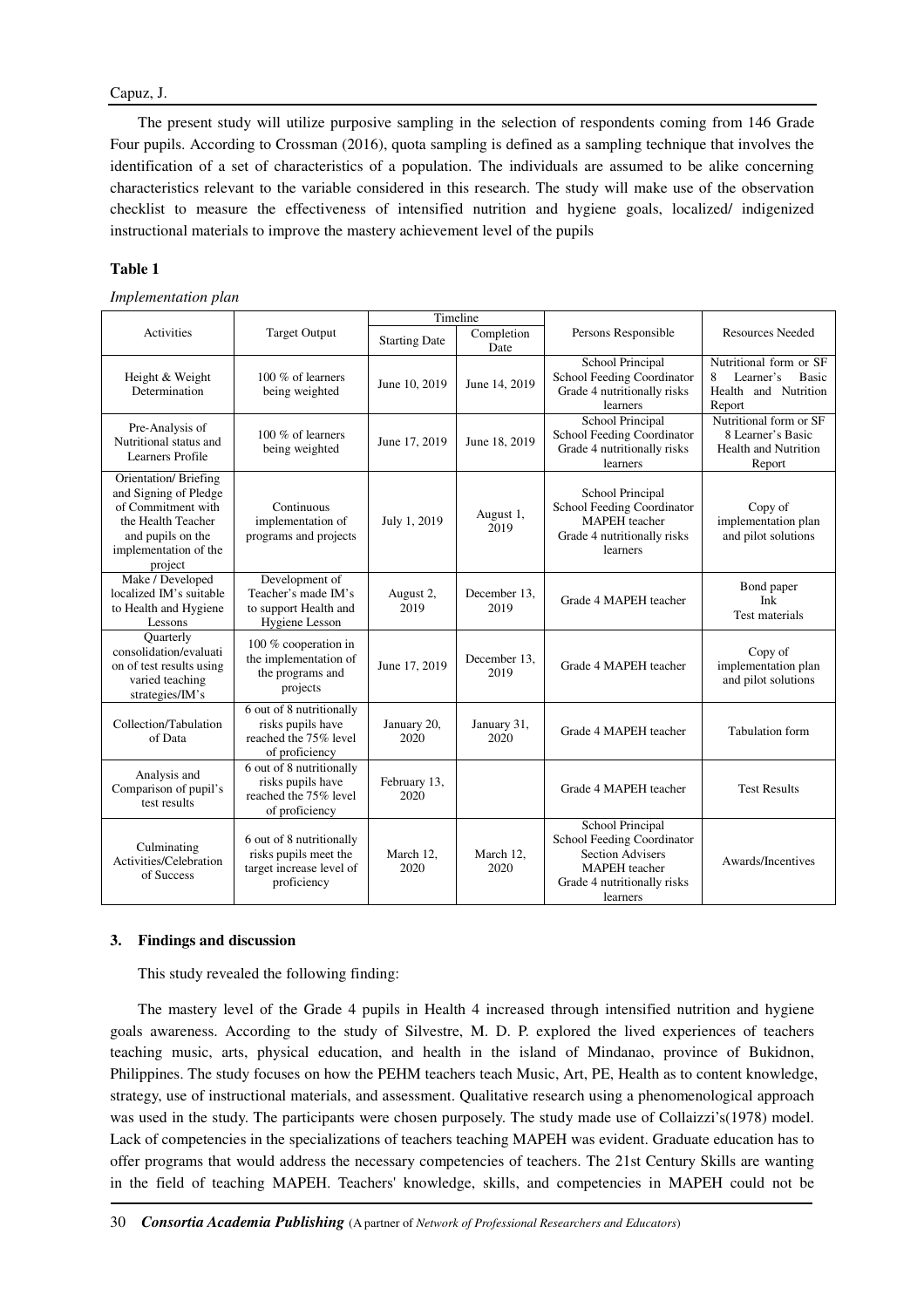strengthened effectively and efficiently through seminars and workshops only. HEIs could offer courses that would address the needs of the MAPEH teachers contextualizing the lessons and emphasizing the 21st Century Skills particularly the critical thinking skills integrating technology. With the Special Program in the Arts tract in the K to 12 Curriculum and the program offering of CHED in the Bachelor of Culture and Arts Education, the Graduate Education could help equip these teachers by offering advanced degree programs align with the need of teachers especially in terms of teaching strategies, instructional materials, mastery of content knowledge and assessment in various specializations in MAPEH. The table shows the comparison of learners' mastery level of achievement in Health 4 from the First Quarter to Fourth Quarter.

# **Table 2**

*Mastery level of achievement* 

| Grading<br>Period | Mastery Level Of Achievement |                                                     |                                              |                         |                   |                                |                            |  |  |  |
|-------------------|------------------------------|-----------------------------------------------------|----------------------------------------------|-------------------------|-------------------|--------------------------------|----------------------------|--|--|--|
|                   | Mastered (M)<br>96-100%      | Closely<br>Approximating<br>Mastery (Cam)<br>86-95% | Moving<br>Towards<br>Mastery (Mtm)<br>66-85% | Average<br>(Avr) 35-65% | Low (L)<br>15-34% | Very<br>Low (VI)<br>$5 - 14\%$ | No Mastery<br>$(Anm)$ 0-4% |  |  |  |
| First             |                              |                                                     |                                              |                         |                   |                                |                            |  |  |  |
| Second            |                              |                                                     |                                              |                         |                   |                                |                            |  |  |  |
| Third             |                              |                                                     |                                              |                         |                   |                                |                            |  |  |  |
| Fourth            |                              |                                                     |                                              |                         |                   |                                |                            |  |  |  |



The graph shows that their mastery level in Health 4 from the First Quarter increased until Fourth Quarter using intensified nutrition and hygiene goals, localized/ indigenized instructional materials. Intensified nutrition and hygiene goals, localized/ indigenized instructional materials are important to support for the learners who are nutritionally at risk and have a low mastery level of achievement in Health. By continuously supported by the program of the Department of Education with the cooperation of the school.

# **4. Conclusion**

After determining the Focused Problem Statement that 8 out of 147 Grade 4 learners are nutritionally at risk and have low mastery achievement level in Health. Voice of the customer was conducted to discover the root cause analysis and possible solutions to the problem. Eating unhealthy foods, no proper personal hygiene, no follow-up study at home, Inattentiveness during the intervention period, Pupils tend to forget the lesson easily, can't understand HOTS questions were the root cause analysis. Supply nutritious foods, Orientation on proper hygiene, Developed Teacher made IM's to support Health & Hygiene lessons were the possible solutions respectively.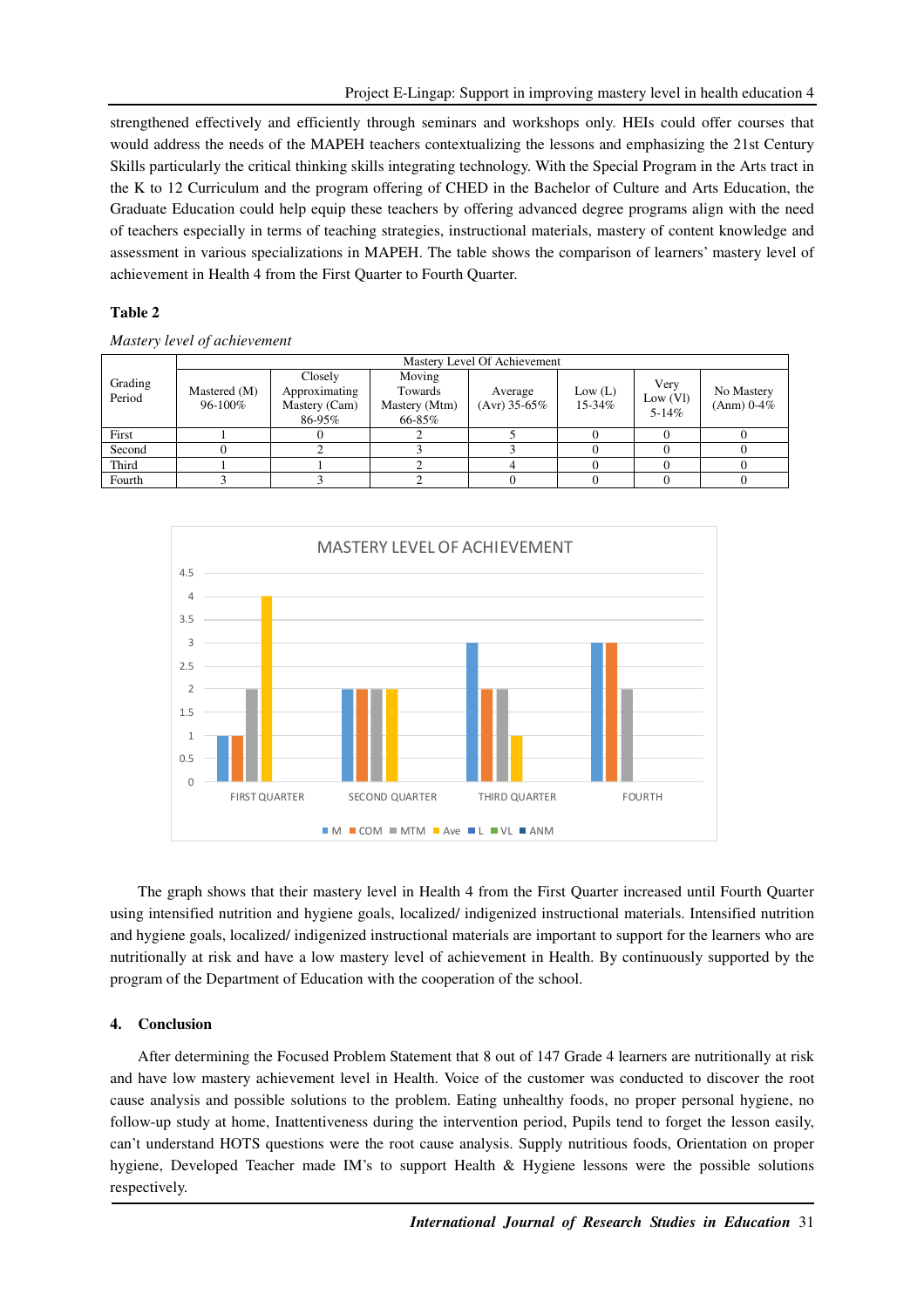## Capuz, J.

Project E-LINGAP plays a vital role in supporting and achieving the effectiveness of intensified nutrition and hygiene goals, localized/ indigenized instructional materials to improve the mastery achievement level of the pupils. Intensified nutrition and hygiene goals, localized/ indigenized instructional materials are important to support for the learners who are nutritionally at risk and have a low mastery level of achievement in Health. By continuously supported by the program of the Department of Education with the cooperation of the school.

*Acknowledgments -* A considerable number of people are not worthy of respect and admiration because no undertaking of this kind is accomplished without the moral, technical, intellectual, and financial support of the following individuals who helped us to complete our research study. We would like to wholeheartedly thank Dr. EVELYN S. JOCSON, Ed.D, District Supervisor of Magdalena-Majayjay for allowing us to conduct our action research. To our very supportive Principal, Mrs. SEVERA C. VERSOLA for imparting her expertise in the field of research. To all the Grade Four Teachers and Pupils for their cooperation, untiring support, and understanding is given to us in conducting this research. To our Family and Friends that gave us the courage and who are with us during the struggle of doing this research. All the glory and honor are for the Lord God who deserves most of gratitude.

# **5. References**

- Abdulrahman, A. K. B., et al. (2019). Do various personal hygiene habits protect us against influenza-like illness? *BMC Public Health, 19*(1), 1-8. https://doi.org/10.1186/s12889-019-7726-9
- Bryce, J., et al. (2008). Maternal and child undernutrition: effective action at the national level. *The Lancet, 371*(9611), 510-526. https://doi.org/10.1016/S0140-6736(07)61694-8
- Bürger, B., et al. (1993). Nutrition behavior of malnourished HIV-infected patients and intensified oral nutritional intervention. *Nutrition, 9*(1), 43-44.
- del Castillo, F. A., et al. (2020). Lessons from COVID19: Advocacy toward the vulnerable. *Journal of Public Health, 42*(4), 869–870. https://doi.org/10.1093/pubmed/fdaa121
- Dingwall, L. (2010). Personal Hygiene Care. In *Personal Hygiene Care*. https://doi.org/10.1002/9781444318708
- Filippello, P., Buzzai, C., Costa, S., Orecchio, S., & Sorrenti, L. (2020). The teaching style and academic achievement: The mediating role of learned helplessness and mastery orientation. *Psychology in the Schools, 57*(1), 5-16. https://doi.org/10.1002/pits.22315
- Jeukendrup, A. E. (2017). Periodized nutrition for athletes. *Sports medicine, 47*(1), 51-63. https://doi.org/10.1007/s40279-017-0694-2
- Leibler, J. H., et al. (2017). Personal hygiene practices among urban homeless persons in Boston, MA. *International Journal of Environmental Research and Public Health, 14*(8), 928. https://doi.org/10.3390/ijerph14080928
- McMichael, C. (2019). Water, sanitation, and hygiene (WASH) in schools in low-income countries: A review of the evidence of impact. International Journal of Environmental Research and Public Health, 16(3), 359. https://doi.org/10.3390/ijerph16030359
- Ngure, F. M., et.al (2014). Water, sanitation, and hygiene (WASH), environmental enteropathy, nutrition, and early child development: Making the links. *Annals of the New York Academy of Sciences*. https://doi.org/10.1111/nyas.12330
- Patwari, A. K. (2013). Millennium development goals and child undernutrition. *Indian pediatrics, 50*(5), 449-452. https://doi.org/10.1007/s13312-013-0144-7
- Ringler, C., et al. (2018). *Meeting the nutrition and water targets of the sustainable development goals: achieving progress through linked interventions* (Vol. 7). Colombo, Sri Lanka: International Water Management Institute (IWMI). CGIAR Research Program on Water, Land, and Ecosystems (WLE). https://doi.org/10.5337/2018.221
- Ruel, M. T., et.al (2013). Nutrition-sensitive interventions and programs: how can they help to accelerate progress in improving maternal and child nutrition? *The Lancet, 382*(9891), 536-551.